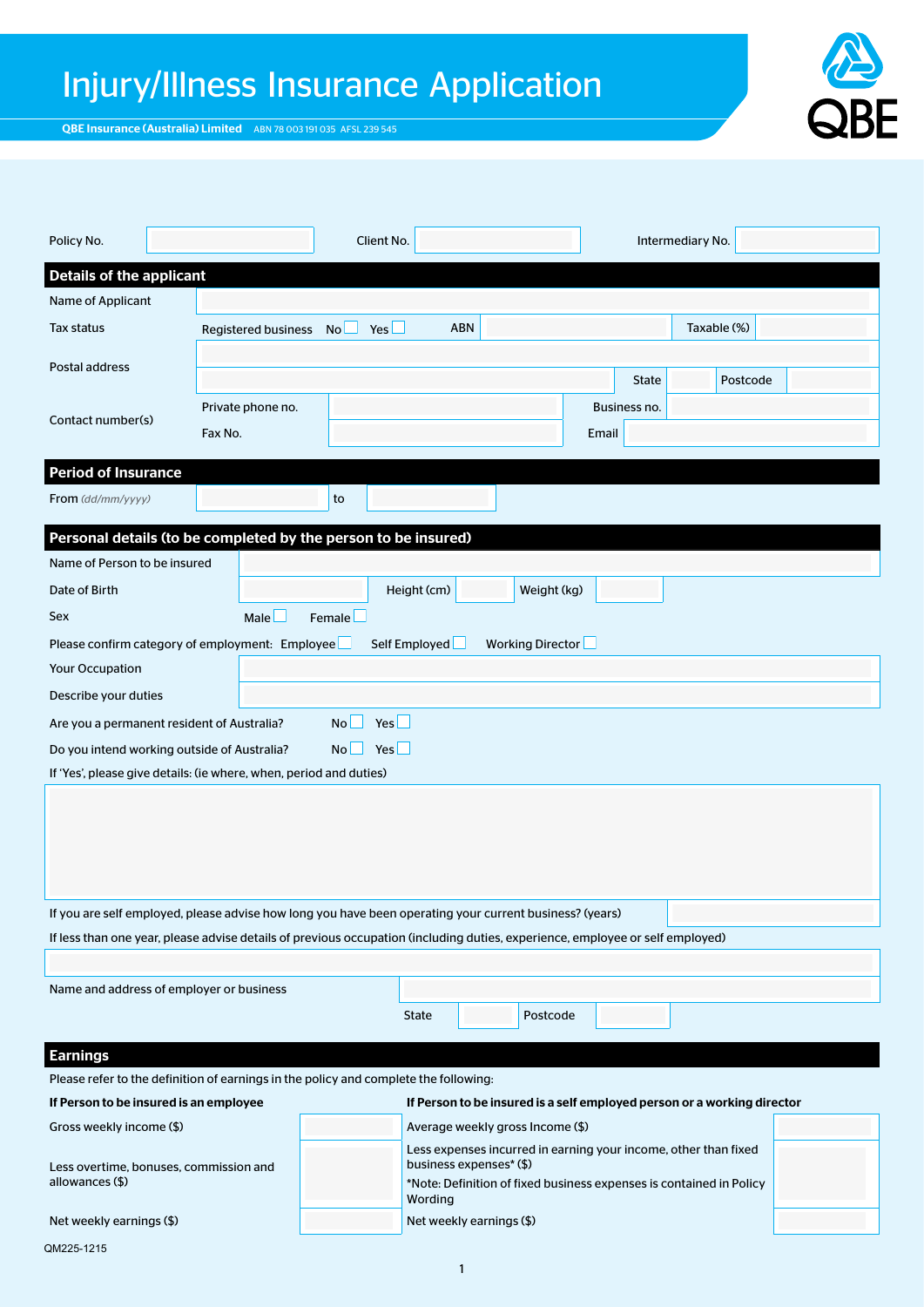| <b>Benefits required</b>                        |                                                                  |                               |  |  |
|-------------------------------------------------|------------------------------------------------------------------|-------------------------------|--|--|
| Type of cover (choose one)                      | 24 Hours (365 days)<br>Outside working hours (leisure time only) |                               |  |  |
|                                                 | <b>Sum Insured</b>                                               |                               |  |  |
| Capital benefits (including Death Benefit) (\$) |                                                                  | Death only<br>Conditions 1-30 |  |  |
| Weekly benefit - Injury (\$)                    |                                                                  | Benefit period (weeks)        |  |  |
| Weekly benefit - Illness (\$)                   |                                                                  | Benefit period (weeks)        |  |  |
|                                                 |                                                                  |                               |  |  |

Excluded period of claim (week/s)

Note: As a guide to selecting a capital benefit sum insured, use a multiple of your weekly benefit and the benefit period, (e.g. weekly benefit of \$1,000 multiplied by the benefit period of 104 weeks equalling \$104,000).

## Insurance details

| Is the person to be insured entitled to claim benefits from Workcover?                                                                                                                               | Yes                 |
|------------------------------------------------------------------------------------------------------------------------------------------------------------------------------------------------------|---------------------|
| Is the person to be insured entitled to claim benefits from any other existing or intended injury or illness insurance policy?                                                                       | <b>Yes</b>          |
| Has any policy, or application, for injury or illness insurance concerning the Person to be insured ever been declined, modified,<br>accepted at an increased premium, cancelled or refused renewal? | $N_0$   $Y_{PS}$    |
| Has the person to be insured ever claimed benefits from Workcover?                                                                                                                                   | <b>Yes</b><br>$N_0$ |
| Has the person to be insured ever claimed benefits under any injury or illness insurance policy?                                                                                                     | Yes <sup>1</sup>    |
| If the answer is 'Yes' to any of the above questions concerning past claims or other insurance, please provide details:                                                                              |                     |

## Medical details

In the last 10 years has the person to be insured:

Received treatment or advice from a medical practitioner (including but not limited to a doctor, chiropractor, physiotherapist, Psychiatrist or Naturopath) in relation to:

| Disorders of circulatory system - including heart, arteries;                     | No L                   | Yes $\Box$ |
|----------------------------------------------------------------------------------|------------------------|------------|
| Lungs, tuberculosis or other disorders of the respiratory system;                | No                     | Yes $\Box$ |
| Kidney, bladder, liver, spleen, or other disorders of the genito-urinary system; | No                     | Yes $\Box$ |
| Brain, epilepsy or other disorder of the central nervous system;                 | No                     | Yes $\Box$ |
| Depression, psychological, psychiatric or personality disorder;                  | N <sub>O</sub>         | Yes $\Box$ |
| Cancer or tumour;                                                                | No                     | $Yes \Box$ |
| Drug or alcohol dependence;                                                      | N <sub>O</sub>         | Yes $\Box$ |
| Diabetes - Type 1;                                                               | $\overline{N_{\rm O}}$ | Yes $\Box$ |
| HIV, AIDS or AIDS related conditions;                                            | No                     | Yes $\Box$ |
| Any Disorder of the Eyes or Ears?                                                | No                     | Yes $\Box$ |
| Hepatitis C                                                                      | NoL                    | Yes        |

If the answer is 'Yes' to any of the above, please provide details as to the nature of the illness or injury and the treatment or advice given, including: when identified and treated, duration, cause, nature of treatment, current condition, name and addresses of doctors and hospitals consulted (if there is insufficient space, please attach details)